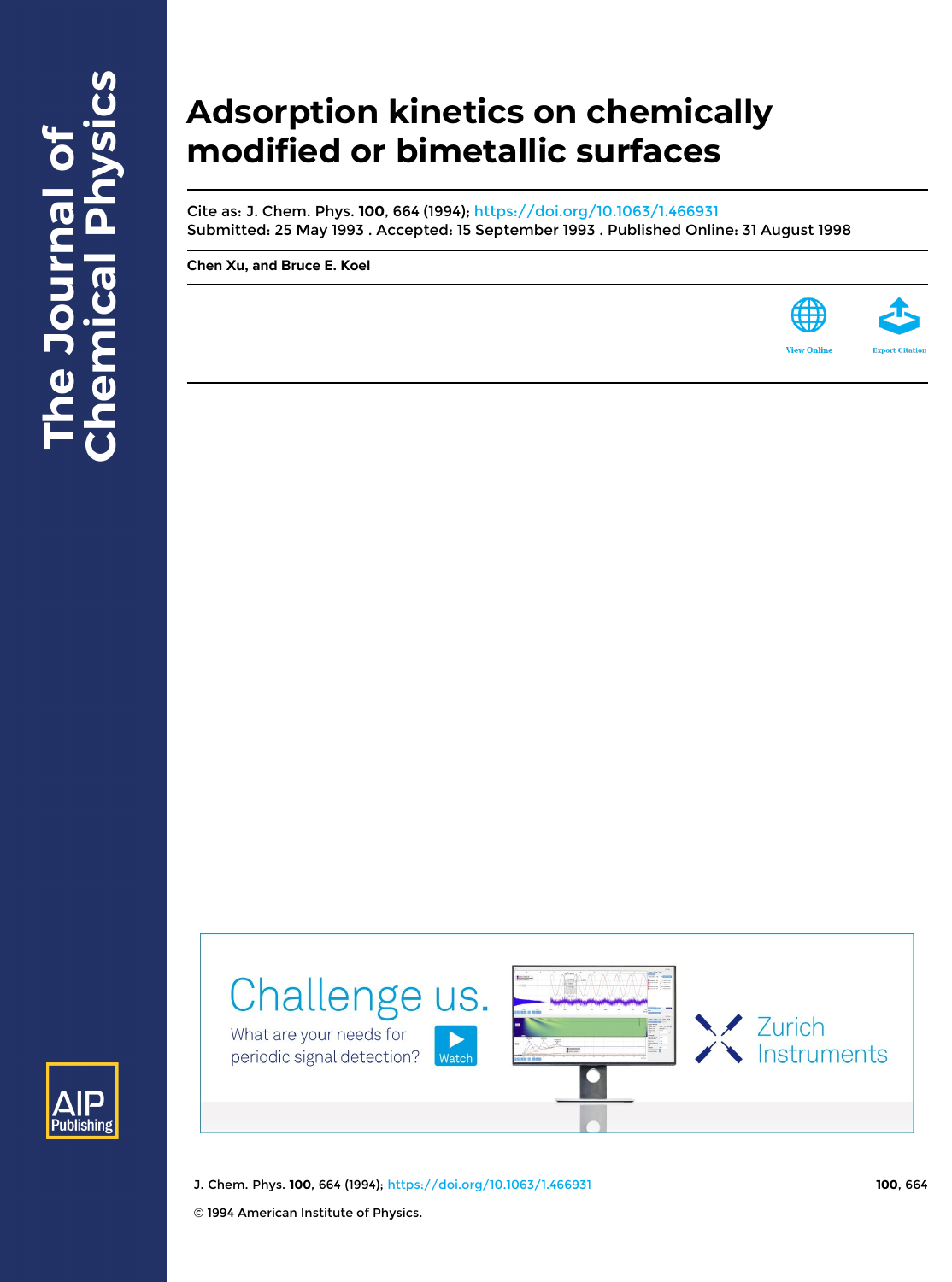# **Adsorption kinetics on chemically modified or bimetallic surfaces**

Chen Xu and Bruce E. Koel

*Department of Chemistry, University of Southern California, Los Angeles, California 90089-0482* 

(Received 25 May 1993; accepted 15 September 1993)

Surface adatom modifiers that act as promoters or poisons on transition metal catalysts can have a large influence on adsorption kinetics along with their influence on adsorption energetics. Accounting for this effect requires recognition of the role of a new kind of intrinsic precursor *the modifier precursor state.* A mathematical description of the adsorption kinetics of molecules on chemically modified or bimetallic surfaces incorporating this state has been derived based on Kisliuk's statistical model  $[P.$  Kisliuk, J. Phys. Chem. Solids 3, 95 (1957). The resulting equation can be used to explain satisfactorily data on CO adsorption kinetics on chemically modified (Cl-, P-, S-, H-, O-, and K-precovered)  $Pt(111)$  surfaces. This concept should have broad implications for many systems in heterogeneous catalysis, such as bimetallic and alloy surfaces and coadsorbed layers, and for the multicomponent surfaces that are involved in materials growth and processing.

# **I. INTRODUCTION**

Because of its importance as the first elementary reaction step in heterogeneous catalysis, the kinetics of adsorption have been studied extensively and many excellent reviews are available.<sup>1-4</sup> Nevertheless, most studies have been limited to adsorption on simple surfaces comprised of a single component, e.g., clean  $Pt(111)$ . Since most metal heterogeneous catalysts are in fact bimetallic or alloy catalysts, and since dramatic alterations in the catalyst chemistry occur by addition of chemical modifiers (as promoters or poisons) to the metal surfaces, there has been a steady drive toward fundamental studies of such systems. Data from recent investigations on bimetallic and chemically modified surfaces have been reviewed.<sup>5-7</sup> One finds that a complete mathematical description of adsorption kinetics on these surfaces is still lacking. Usually, for the case of nondissociative adsorption and no adsorption onto the modifier, the influence of the second component or surface modifier on the adsorbate sticking coefficient has been taken into account using the following equation:

$$
S_M = S(1 - m\theta_M),\tag{1}
$$

where S and  $S_M$  are the sticking coefficients on the clean surface and on the surface precovered with a modifier (second component), respectively,  $\theta_M$  is the modifier coverage, and *m* is the parameter describing how many sites are blocked by one adatom of the modifier. In this paper, we will show that this equation can be used only under the assumption of a Langmuir isotherm and therefore gives an incorrect description of the sticking coefficient in most cases. We will extend a previous treatment of precursor mediated adsorption kinetics<sup>8</sup> to include chemically modified surfaces and derive an equation describing the coverage and temperature dependence of the sticking coefficient. For brevity, we will limit this paper to consider only molecular chemisorption on two-component surfaces. However, our approach can also be adapted for dissociative

chemisorption and multicomponent surfaces and should have broad application in a variety of gas-surface reactions.

#### **II. THEORY**

Impinging on the surface, a molecule can be elastically or inelastically scattered. If the molecule loses enough of its kinetic energy to the surface via excitation of surface phonons or electronic transitions, or through relaxation via vibrational and rotational energy transfer within the molecule, the molecule can become trapped on the surface. The loss of kinetic energy perpendicular to the surface is the determining factor for trapping.<sup>1-4</sup> The translational energy component parallel to the surface does not need to be lost necessarily for the molecule to become trapped. In this case, a mobile trapped species occurs on the surface. The molecule can be trapped either directly into a chemisorbed state or into a weakly bound (physisorbed) precursor state. Once becoming trapped into the precursor state, the molecule can then desorb, chemisorb, or diffuse to a second site (in the case of a mobile precursor). Two different precursor states are usually distinguished—intrinsic and extrinsic. An intrinsic precursor exists above an unoccupied site and is usually indicated by a strong dependence of the initial sticking coefficient on the surface temperature. An extrinsic precursor exists above an occupied site and was originally introduced to explain the coverage independence of the sticking coefficient at small adsorbate coverages. Another experimental indication of the role of an extrinsic precursor is a cosine scattering distribution in molecular beam experiments which are used to calculate the trapping coefficient. However, as pointed out recently by Harris and Luntz, $9$  in cases of strong chemisorption, care must be taken about interpreting a cosine scattering distribution since translational to rotational and normal to parallel energy conversions can also cause a substantial energy scrambling in the interaction between the molecule and surface.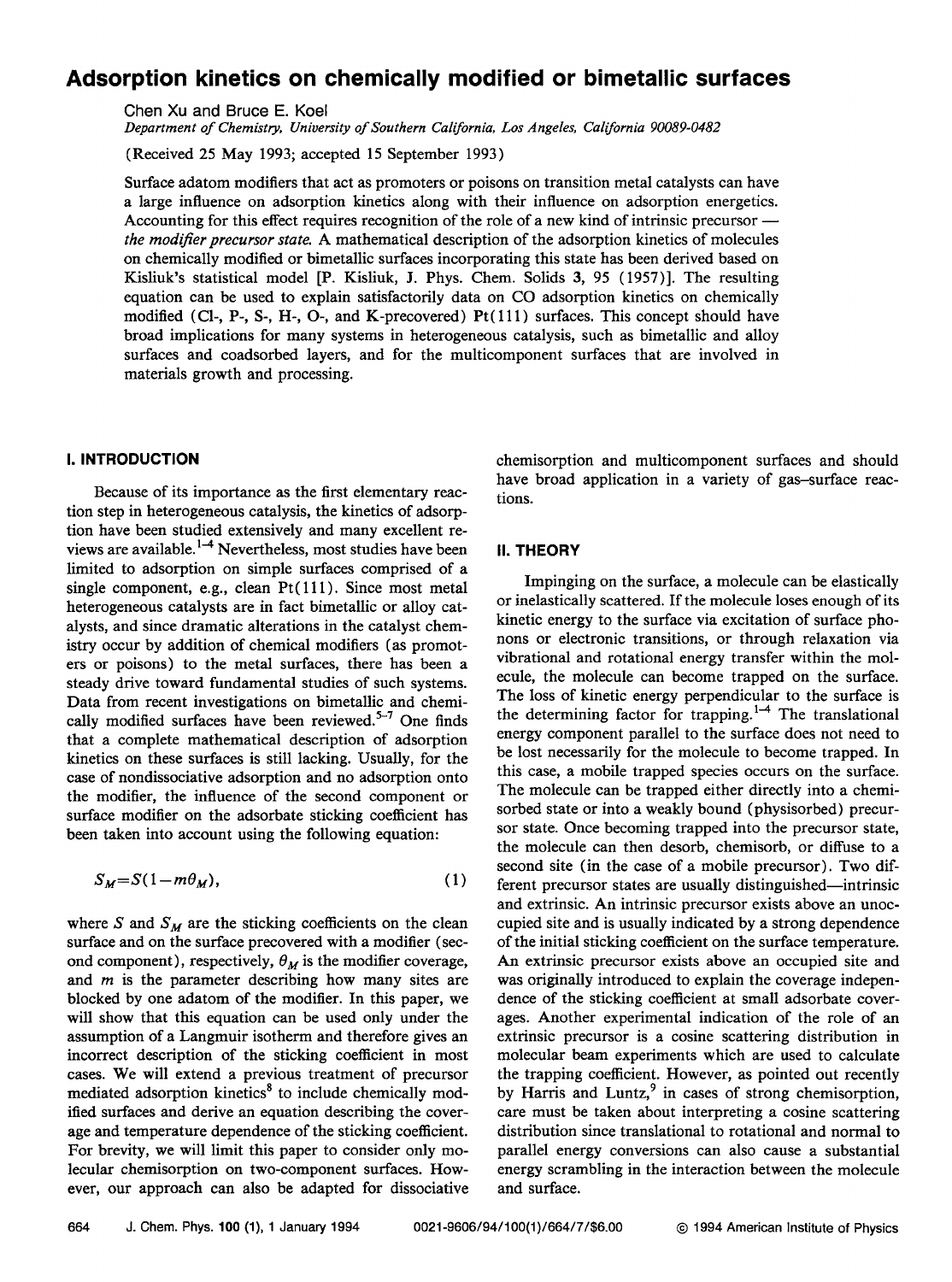

FIG. 1. Three different precursor states on a chemically modified surface.

The concept of a precursor state was originally introduced by Langmuir<sup>10</sup> and Lennard-Jones<sup>11</sup> to explain a coverage-independent sticking coefficient at small coverages. The presence of an extrinsic precursor is especially necessary to explain the coverage independence; an intrinsic precursor cannot account for it. Two different approaches have been used to describe precursor-mediated adsorption kinetics:  $(1)$  a statistical model by Kisliuk;<sup>8</sup> and  $(2)$  a kinetic model by Becker and Hartman,<sup>12</sup> Ehrlich,<sup>13</sup> and Gorte and Schmidt.<sup>14</sup> Under identical assumptions, both approaches give identical results.<sup>15</sup> Therefore we will limit the following discussion only to the statistical model.

Precursor states generally have been thought to be weakly bound, mobile, molecular states. The molecule is trapped temporarily on the surface by long-range physisorption (van der Waals) forces. **If** an extrinsic precursor exists on the clean surface (on top of an adsorbed molecule), it is certainly reasonable to assume that *a modifier precursor state might also exist on top of a modifier adatom.*  Such a state might also exist on top of a second, "inert" metal component in an alloy. This precursor is different than both intrinsic and extrinsic precursors and its importance has not been discussed before to our knowledge. **In**  comparison to the intrinsic precursor, the modifier precursor cannot be converted to a chemisorbed molecule and has therefore, in most cases, a longer lifetime than the intrinsic precursor. Its contribution to the sticking coefficient is determined only by the ratio of the migration probability to the desorption probability. The modifier precursor exists on the surface even at zero coverage of the adsorbate and certainly influences the initial sticking coefficient, while the extrinsic precursor has no influence on the initial sticking coefficient. **In** most cases, the desorption probability of the modifier precursor should be lower than that for the extrinsic precursor due to a larger interaction with the modifier compared to the adsorbed molecule. The three different precursor states that we consider are illustrated in Fig. 1.

Assuming the existence of a modifier precursor, we will derive an equation to describe the coverage and temperature dependence of the sticking coefficient based on the formulation provided by the Kisliuk model. $8$  The terms used in our derivation are defined below and we have used the same term as in the Kisliuk derivation whenever possible:

*P<sub>a</sub>*—the probability that a physisorbed (trapped) molecule above an empty site becomes chemisorbed;

 $P_b$ -the probability that a physisorbed (trapped) molecule above an empty site desorbs;

*P<sub>c</sub>*—the probability that a physisorbed (trapped) molecule above an empty site will diffuse to an adjacent site;

 $P'_{k}$ -the probability that a physisorbed (trapped) molecule over a filled site occupied by the molecule desorbs;

 $P'_{c}$ —the probability that a physisorbed (trapped) molecule over a filled site occupied by the molecule will diffuse to an adjacent site;

 $P''_b$ —the probability that a physisorbed (trapped) molecule above a filled site occupied by a surface modifier atom desorbs;

 $P''$  – the probability that a physisorbed (trapped) molecule above a filled site occupied by a surface modifier atom will diffuse to an adjacent site;

 $P_{a}$ —the probability of chemisorbing on the first site<sup>16</sup>

$$
P_{a1} = (1 - \theta - \theta_M) P_a; \tag{2}
$$

 $P_{b1}$ —the probability of desorbing from the first site

$$
P_{b1} = (1 - \theta - \theta_M)P_b + \theta P'_b + \theta_M P''_b; \qquad (3)
$$

*P<sub>cl</sub>*—the probability of diffusing to a second (adjacent) site

$$
P_{c1} = 1 - P_{a1} - P_{b1}
$$
  
= 1 - P\_a - P\_b + \theta (P\_a + P\_b - P'\_b) + \theta\_M (P\_a + P\_b - P''\_b). (4)

The probability of chemisorbing on a second site  $P_{a2}$ , desorbing from the second site  $P_{b2}$ , and diffusing to a third site  $P_{c2}$  can be described similarly by the following equations:

$$
P_{a2}=P_{c1}(1-\theta-\theta_M)P_a,\qquad\qquad(5)
$$

$$
P_{b2} = P_{c1} \left[ 1 - \theta - \theta_M \right) P_b + P'_b + \theta_M P''_b \,, \tag{6}
$$

$$
= P_{c1} [1 - P_a - P_b + \theta (P_a + P_b - P'_b) + \theta_M (P_a + P_b - P''_b)]
$$
  
=  $P_{c1}^2$ . (7)

 $P_{c2} = P_{c1} - P_{a2} - P_{b2}$ 

The measured sticking coefficient is a sum of the probabilities to become chemisorbed on all of the sites

$$
S = P_{a1} + P_{a2} + P_{a3} + \cdots
$$
  
=  $P_a (1 - \theta - \theta_M) (1 + P_{c1} + P_{c1}^2 + \cdots)$   
=  $\frac{P_a (1 - \theta - \theta_M)}{1 - P_{c1}}$   
=  $\frac{P_a (1 - \theta - \theta_M)}{P_a + P_b - \theta (P_a + P_b - P'_b) - \theta_M (P_a + P_b - P''_b)}$ . (8)

For  $\theta = \theta_M = 0$ , the initial sticking coefficient on the clean surface is given by

$$
S_0 = \frac{P_a}{P_a + P_b}.\tag{9}
$$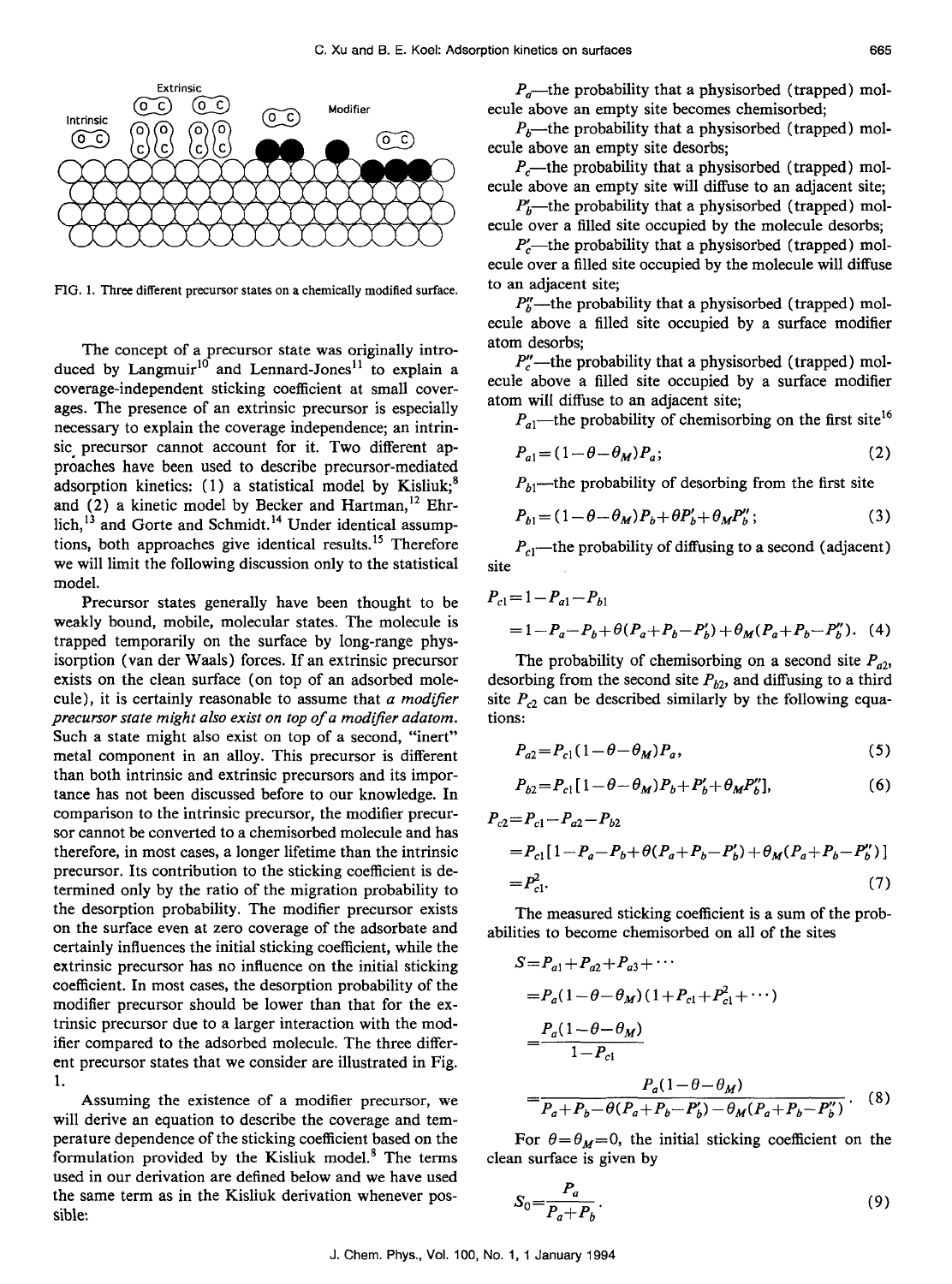The relative sticking coefficient  $S/S_0$  can be calculated using the following equation:

$$
S/S_0 = \left(1 + \frac{\theta}{1 - \theta - \theta_M} K' + \frac{\theta_M}{1 - \theta - \theta_M} K''\right)^{-1},\qquad(10)
$$

where

$$
K' = \frac{P_b'}{P_a + P_b} \text{ and } K'' = \frac{P_b''}{P_a + P_b}.
$$
 (11)

Equation (10) describes the coverage dependence of the relative sticking coefficient on both the adsorbate and modifier surface concentration. The temperature dependence of the sticking coefficient is involved in the various probabilities *Pi* as shown below.

Now we turn to two special cases. First, when the modifier coverage is zero, i.e.,  $\theta_M = 0$ , Eq. (10) reduces to

$$
S(\theta)/S_0 = \left(1 + \frac{\theta}{1 - \theta} K'\right)^{-1}.\tag{12}
$$

This equation is identical to the original Kisliuk equation<sup>8</sup> which describes the adsorbate coverage dependence of the relative sticking coefficient. Second, when the adsorbate coverage is zero, i.e.,  $\theta = 0$ , Eq. (10) reduces to

$$
S_0(\theta_M)/S_0 = \left(1 + \frac{\theta_M}{1 - \theta_M} K''\right)^{-1}.\tag{13}
$$

This equation describes the dependence of the adsorbate initial sticking coefficient on the modifier concentration.

Using the same normalization factors as in Ref. 8 and an Arrhenius form for the rate, the various probabilities *Pi*  can be described as follows:

$$
\sum P_i = P_a + P_b + P_c = 1, \quad \sum P'_i = P'_b + P'_c = 1,
$$
  

$$
\sum P''_i = P''_b + P''_c = 1,
$$
 (14)

$$
P_j = \frac{\nu_j \exp(-E_j/kT)}{\sum \nu_i \exp(-E_j/kT)},
$$
  
\n
$$
P'_j = \frac{\nu'_j \exp(-E'_j/kT)}{\sum \nu'_i \exp(-E'_i/kT)},
$$
\n(15)

$$
P_j''=\frac{v_j''\exp(-E_j''/kT)}{\sum v_i''\exp(-E_i''/kT)}.
$$

If we insert Eq.  $(15)$  into Eq.  $(8)$  or Eq.  $(10)$ , we will have a closed equation describing the dependence of the sticking coefficient on adsorbate coverage, modifier coverage, activation energies and pre-exponential factors of the individual processes, and the surface temperature explicitly.

#### **III. RESULTS AND DISCUSSION**

## **A. CO adsorption kinetics on modified metal surfaces**

Most investigations of the influence of heteroatoms or surface modifiers on adsorption kinetics have been carried out for CO adsorption on transition metals, and so we will limit our discussion here to this type of system. The initial sticking coefficient of CO,  $S_0^{\text{CO}}$ , on most transition metals is very high (near unity). A CO-coverage-independent sticking coefficient up to a CO coverage of  $\theta_{\rm CO} = 0.2 - 0.3$  has often been found. With a further increase in the CO coverage, the CO sticking coefficient  $S^{CO}$  decreases gradually to zero at saturation coverage. The initial sticking of CO on transition metals often shows a very small or even no temperature dependence.<sup>17-20</sup> The generally accepted description used to explain this finding is that CO adsorbs onto the surface via direct adsorption into the chemisorbed state, influenced only by the presence of an extrinsic precursor. The influence of the extrinsic precursor state is indicated by the coverage independence of the sticking coefficient. The negligible effect of an intrinsic precursor state is consistent with the temperature independence of  $S_0^{\text{CO}}$  and is the limiting case of the general statement of  $P_a \gg P_b$  (i.e.,  $v_a e^{-E_{\alpha}/kT} \rightarrow v_b e^{-E_b/kT}$ )(Refs. 6, 11 and 21-23) as discussed in more detail below. An alternative explanation of the temperature independence of the initial sticking coefficient would be that  $E_a=E_b$ . However, direct experimental evidence for this has never been found. Also we point out that  $v_a$  is usually smaller than  $v_b$  because of the large entropy increase associated with desorption and thus P*a* must be smaller than  $P_b$  if  $E_a=E_b$ . Therefore, this rationale predicts the initial sticking coefficient to be smaller than 0.5 from Eq. (9), which is certainly not the case for CO adsorption on most transition metals.

The presence of surface modifiers often causes a strong temperature dependence of the initial sticking coefficient and a change in the coverage dependence of the sticking coefficient.6 The initial sticking coefficient shows a different dependence on the modifier coverage depending on the surface temperature. The adsorption kinetics of CO on K-modified Pt(111) (Ref. 20) and Pd(100) (Ref. 24) surfaces has been studied recently. In these experiments, the dependence of  $S_0^{\text{CO}}$  on the K-precoverage  $\theta_K$  was determined either using direct kinetic or temperature programmed desorption (TPD) uptake methods. Results from both of these studies are reproduced in Fig. 2. It can be seen that  $S_0^{CO}$  shows only a very small or no dependence on  $\theta_K$  up to  $\theta_K$  =0.25–0.35 and then decreases gradually to zero. These findings were correlated to a transition of "ionic" K to "metallic" K (either through a site change or change in electronic structure). In order to explain the dependence of  $S_0^{\text{CO}}$  on  $\theta_{\text{K}}$  using the above argument, a sharp transition from ionic to metallic K adatoms at a particular  $\theta_K$  must be assumed. This is quite plausible, but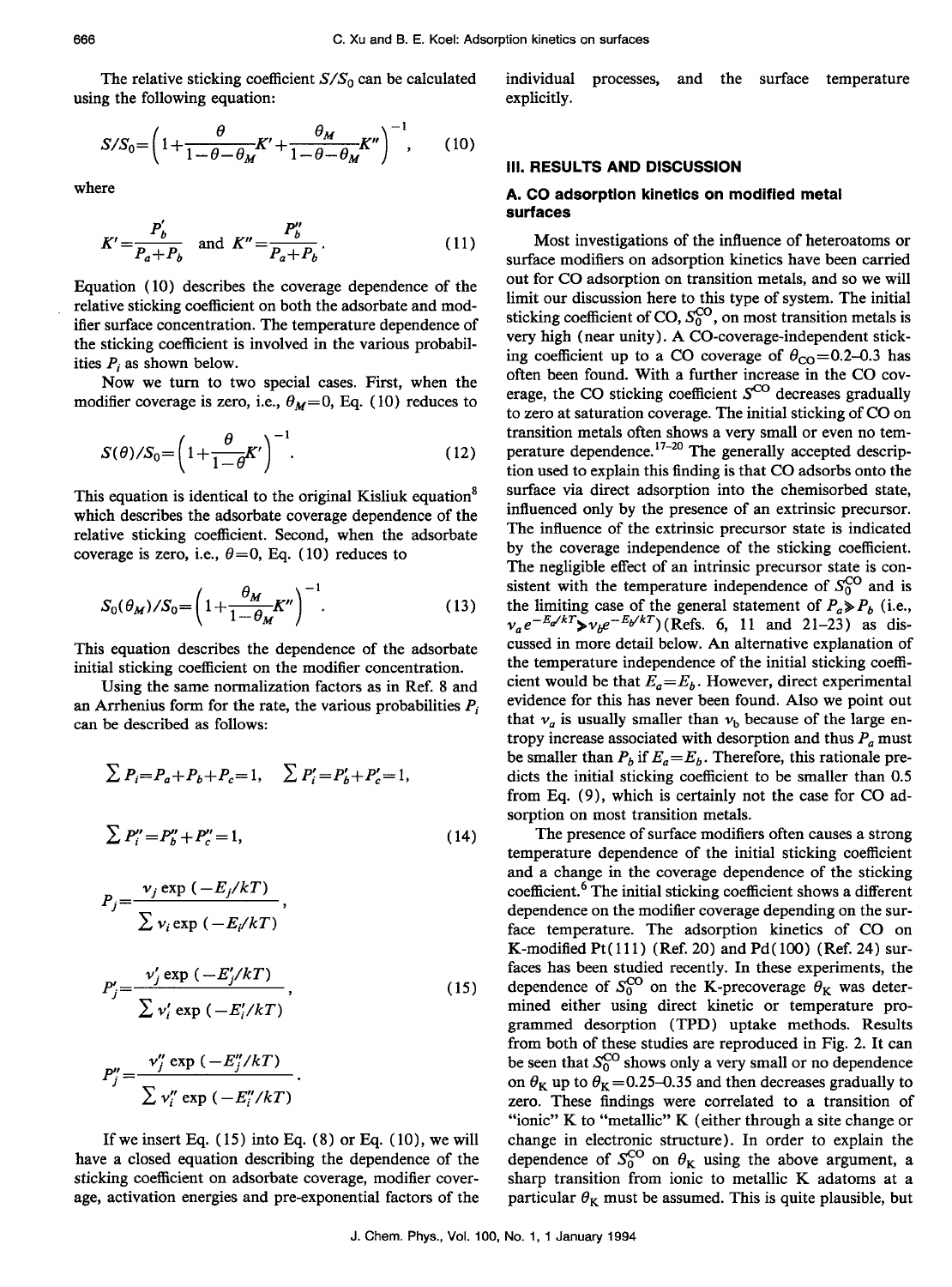

FIG. 2. The initial sticking coefficient of CO on K-precovered  $Pt(111)$ (Ref. 20) and Pd(100) (Ref. 24) surface at various K coverages, reproduced from Refs. 20 and 24. The solid curves are fits to the data using Eq. ( 19).

a gradual, continuous transition from a partially ionic to metallic phase with increasing K coverage has often been observed on Pt $(111)$ .<sup>5,26</sup> An abrupt change in the chemical nature of K has been found only on  $Ag(100).^{25,26}$ 

Results very similar to those shown in Fig. 2 have been found also for  $C_2H_4$  on Bi-precovered Pt(111) (Ref. 27), and for  $CO$  on  $Ni(100)$  precovered with Bi (Ref. 28) and with electronegative modifiers at low temperatures ( $\sim$ 100 K). For example, the adsorption kinetics of CO on S-modified Ni $(100)^{29}$  were studied using TPD uptake measurements at several sulfur precoverages.  $\theta_s$ . For  $\theta_s$  < 0.3, the initial sticking coefficient of CO is independent of  $\theta_s$  and is near unity. For  $\theta_s \ge 0.3$ ,  $S_0^{\text{CO}}$  falls below unity. On O-(Refs. 20 and 30), H- (Ref. 20), Se-, and S- precovered Pt(111) (Refs. 31-33) surfaces and  $Sn/Pt(111)$  surface alloys<sup>34</sup>  $S_0^{\text{CO}}$  was found to be independent of modifier precoverage up to  $\theta_M = 0.25$  or even higher. In some cases, these findings were previously attributed to island formation of the modifier. $620$  Within this interpretation, there are still modifier-free areas of the surface up to a certain critical modifier coverage and, therefore, the adsorptive properties of the clean surface are preserved. This explanation is not very satisfying either. Even if the modifier forms islands, the probability of incident molecules impinging on the modified surface increases with the modifier concentration. According to simple site blocking theory [see Eq. (1)] the molecule impinging on the site of the modifier cannot become chemisorbed. Therefore, we expect a linear decrease of the initial sticking coefficient in these cases too.

At higher temperature (300 K), the dependence of  $S_0^{\text{CO}}$  on the modifier (C1, P, or S) precoverage shows a Langmuirian behavior and can be described well with Eq.  $(1).^{35}$ 

The finding that the CO initial sticking coefficient on modified surfaces is a strong function of the surface temperature in contrast to the temperature independence of  $S_0^{\text{CO}}$  on the clean surface is very important. This certainly

relates to the different modifier-coverage dependence of  $S_0^{\rm CO}$  at different temperatures. A strong decrease of  $S_0^{\rm CO}$ with increasing temperature on modified surfaces always has been found.<sup>6,33,34</sup> This decrease has been attributed previously to a reduced lifetime of the intrinsic precursor state because of the electronegative modifier which prevents the diffusion of CO and reduces the binding energy of CO on the surface, $6$  but this contradicts the direct adsorption mechanisms of CO on Pt ( 111 ). These studies and all of the systems discussed in this section point to a need to improve our understanding of adsorption kinetics on modified surfaces.

#### **B. Temperature dependence of the Initial sticking coefficient on clean and chemically modified surfaces**

The temperature dependence of  $S_0(\theta_M)$  is contained in Eq. (13) and can be rewritten in the following form:

$$
S_0(\theta_M) = \frac{P_a}{P_a + P_b} \left( 1 + \frac{\theta_M}{1 - \theta_M} K'' \right)^{-1}
$$

$$
= \frac{v_a \exp(-E_a / kT)}{v_a \exp(-E_a / kT) + v_b \exp(-E_b / kT)}
$$

$$
\times \left( 1 + \frac{\theta_M}{1 - \theta_M} K'' \right)^{-1} . \tag{16}
$$

For a clean surface, Eq. (16) reduces to

$$
S_0 = \frac{\nu_a \exp(-E_a/kT)}{\nu_a \exp(-E_a/kT) + \nu_b \exp(-E_b/kT)}
$$

$$
= \frac{1}{1 + (\nu_b/\nu_a) \exp[-(E_b - E_a)/kT]}.
$$
(17)

Using Eq. (17), the temperature independence of  $S_0$  can be explained either by (1) the desorption activation energy from the intrinsic precursor state is the same as to the activation energy for conversion from the intrinsic precursor to the chemisorbed state  $(E_a=E_b)$ ; or (2) the rate constant for the intrinsic precursor becoming chemisorbed is much larger than the rate constant for the molecule desorbing from the intrinsic precursor  $(v_a e^{-E_a/kT})$  $\triangleright v_b e^{-E_b/kT}$ . From transition state theory,  $v_b$  must be larger than  $v_a$  because of the large entropy increase associated with desorption. Therefore, the second explanation requires that  $E_b \ll E_a$ . Within the context of the first explanation, we do have an intrinsic precursor, but the equivalence of the two activation energies prevents a temperature dependence. In the second case, we don't have a real intrinsic precursor state. Because every molecule trapped in an intrinsic precursor state immediately becomes chemisorbed, the sticking coefficient is only determined by the trapping coefficient which often does not depend or only depends slightly on the surface temperature.<sup>4</sup> Therefore,  $S_0$ is temperature independent. Only an intermediate situation between these two limiting cases can show a temperature dependent initial sticking coefficient. For CO on most transition metals, the second explanation  $(E_b \ll E_a)$  is pre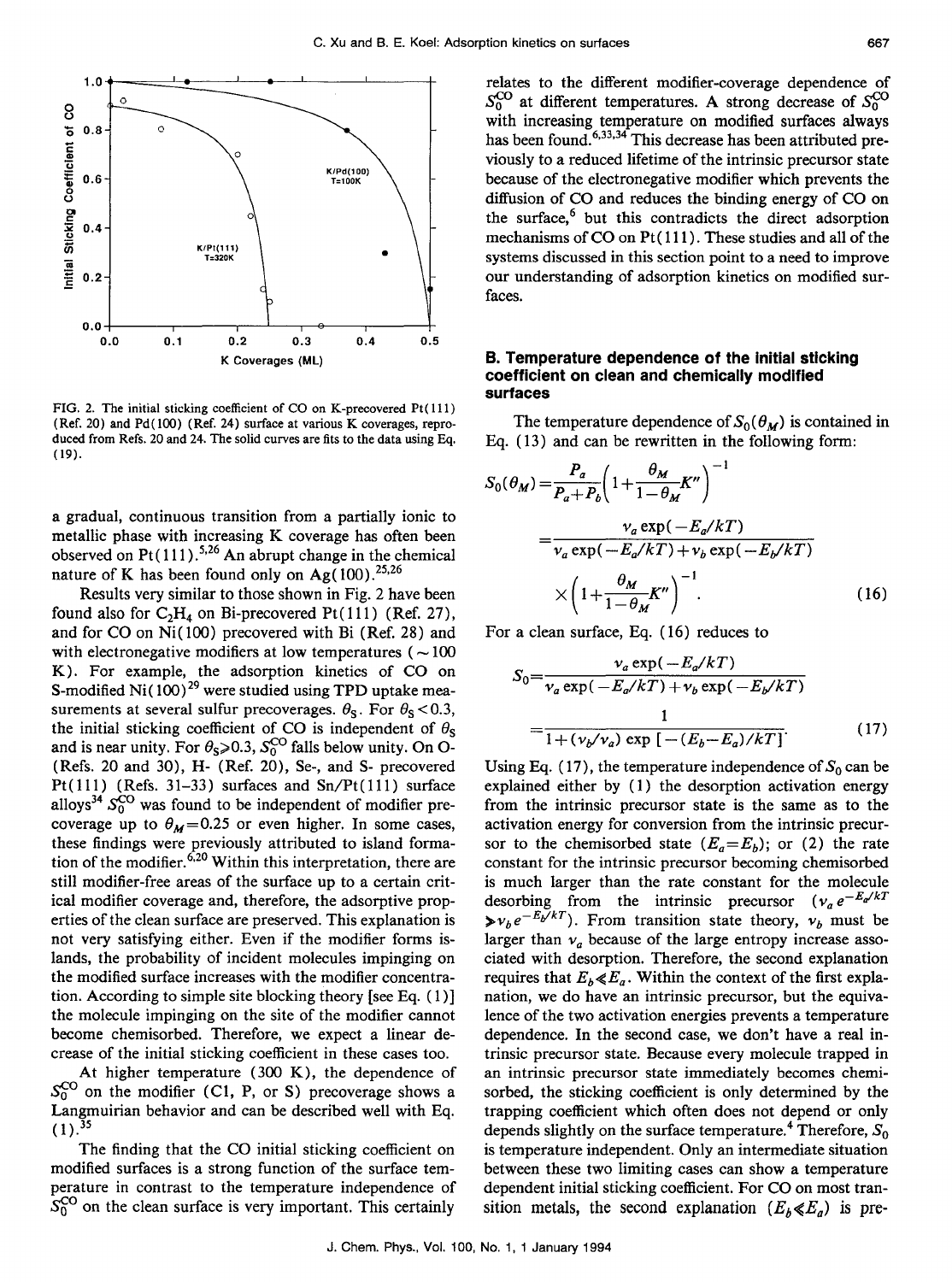ferred.<sup>6,11,21-23</sup> This is due probably to the fact that CO adsorbs very strongly on transition metals (except for Ag, Cu, and Au) with no appreciable energetic barrier.

As reviewed in Sec. **III** A, the presence of a surface modifier causes a strong temperature dependence of the

initial sticking coefficient  $S_0(\theta_M)$  in contrast to the behavior of  $S_0$  on the clean surface. How can we understand this change? Since  $S_0$  is temperature independent, K" is the only temperature dependent term in Eq. (13). K" can be expressed as follows:

$$
K'' = \frac{P_b''}{P_a + P_b}
$$
  
=  $\frac{\nu_b'' \exp(-E_b''/kT)}{\sum \nu_i'' \exp(-E_i''/kT)} \star \frac{\sum \nu_i \exp(-E_i/kT)}{\nu_a \exp(-E_a/kT) + \nu_b \exp(-E_b/kT)}$   
=  $\frac{1}{1 + (\nu_c''/\nu_b'') \exp[-(E_c'' - E_b'')/kT]} \star \frac{\sum \nu_i \exp(-E_i/kT)}{\nu_a \exp(-E_a/kT) + \nu_b \exp(-E_b/kT)}$  (18)

First, let us look at the first term in Eq. (18). The temperature dependence is determined by the difference in activation energies for migration and desorption of the precursor on top of the modifier. The typical physisorption energy of CO is between 7 kJ/mol [condensation energy of CO (Ref. 36)] and 19 *kJ/mol* [on Ag (Ref. 37)] and the migration activation energy of the precursor is about 30% of its binding energy (equal to the physisorption energy). Therefore,  $(E''_c - E''_b)$  is a few kilojoules per mole and a strong temperature dependence of the first term is expected between 100-300 K *(kT=0.83-2.5 kJ/mol).* From Eq. (18), it is seen that *K"* increases with increasing temperature.

The second term shows a complicated temperature dependence. Since  $P_a \gg P_b$  ( $E_a \ll E_b$ ) for CO on transition metals, most adsorbed molecules on the clean surface become chemisorbed as mentioned before, and the migration probability from the clean surface must also be negligible. In this case, the second term reduces to unity, independent of temperature. The first term is therefore the only temperature dependent term. If the migration probability from the clean surface is not negligible, the second term reduces to  $1 + (v_c/v_a) \exp[-(E_c-E_a)/kT]$  because of  $v_a e^{-E_a/kT}$  $\triangleright v_h e^{-E_b/kT}$  for CO on transition metals. Since  $E_a \ll E_b$  and  $E_c \approx 0.3E_b$ ,  $E_c - E_a$  must be larger than zero. Increasing the surface temperature will again cause an increase of *K".*  In both cases, a strong temperature dependence of  $S_0(\theta_M)$ is expected on modified surfaces. A decrease of  $S_0(\theta_M)$ with increasing temperature is expected from Eq. (16) and the above analysis of  $K''$  in Eq. (18), in good agreement with experimental results in the literature as reviewed briefly in Sec. **III** A. Physically, this means that since a molecule in the modifier precursor state can only either desorb or move to an empty site (where it is highly likely to chemisorb at zero adsorbate coverage) and since the activation energy for migration is always smaller than the activation energy for desorption, an increase in the surface temperature causes a much stronger increase in the desorption rate constant than that for migration out of the modifier precursor state. Therefore, a decrease of  $S_0(\theta_M)$  with increasing temperature should be seen on modifierprecovered surfaces.

## **c. Dependence of the initial sticking coefficient on the modifier concentration**

The dependence of  $S_0(\theta_M)$  on the modifier concentration as described by Eq. (13) is very similar to the original Kisliuk equation. $8$  The only difference between these two equations is that the adsorbate coverage  $\theta$  is replaced by the modifier coverage  $\theta_M$ , and the probability of desorption from the extrinsic precursor on top of an adsorbate is replaced by the probability of desorption from the modifier precursor on top of the modifier. Physically, this means that the precursor on top of the modifier prevents a linear decrease of  $S_0(\theta_M)$  with increasing modifier coverage, just as in the case of a clean surface where the extrinsic precursor prevents a linear decrease of the sticking coefficient with increasing adsorbate coverage. It is therefore no wonder that experiments have often observed a similar dependence of the initial sticking coefficient on the modifier coverage as observed for the sticking coefficient on the adsorbate coverage.

The experimental results in Fig. 2 can be fit using Eq. (13). Since  $m$  is not equal to 1 for K on Pt (111) and Pd(100), Eq. (13) must be rewritten to

$$
S_0(\theta_M)/S_0 = \left(1 + \frac{m\theta_M}{1 - m\theta_M}K''\right)^{-1}.\tag{19}
$$

The results are given as the solid line in Fig. 2. The best fits were obtained by  $m=4$  and  $K'' = 0.095$  for Pt(111) and  $m=2$  and  $K''=0.089$  for Pd(100). The fitting parameter K" should not be taken too seriously because many as-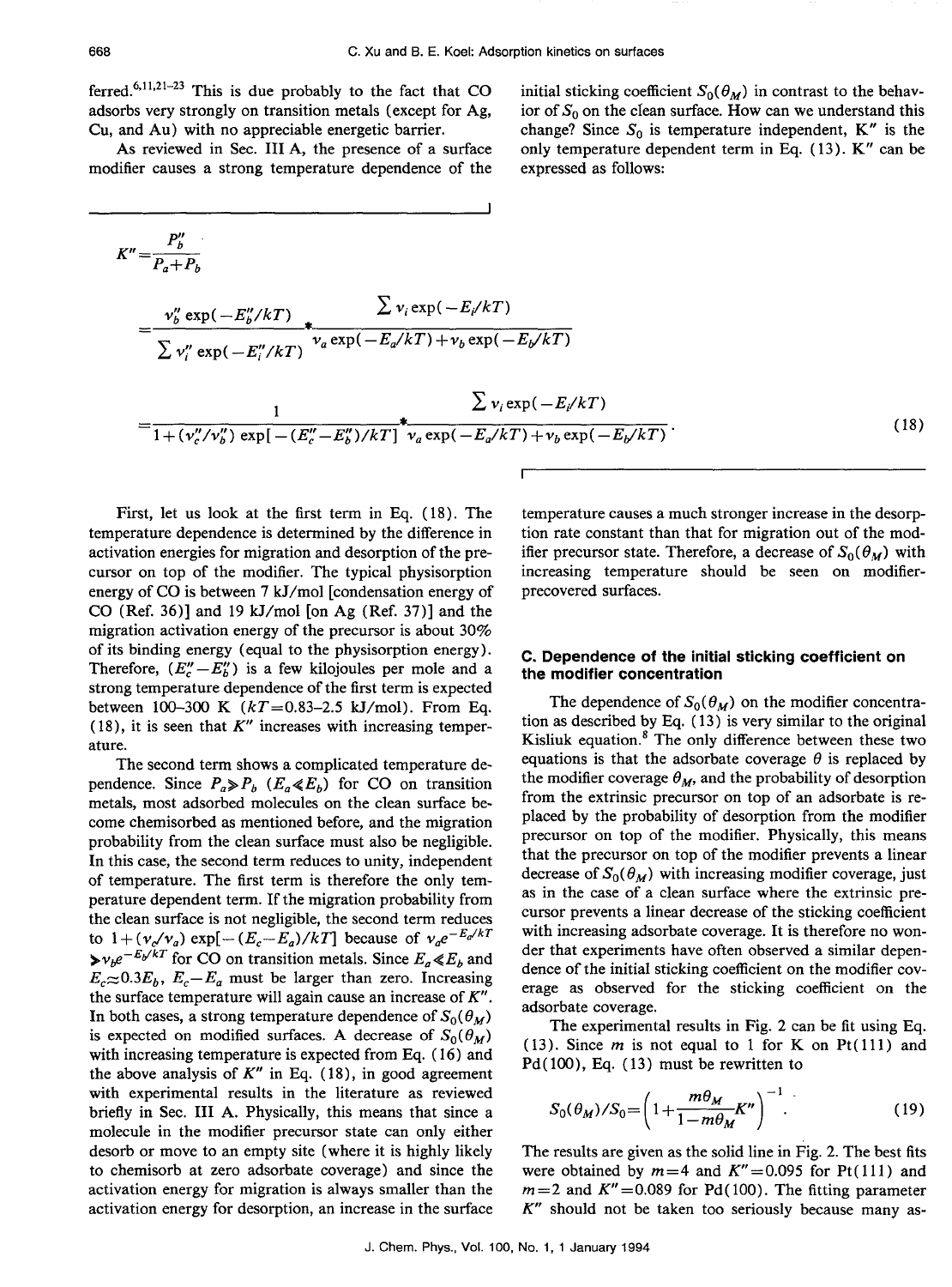

FIG. 3. The dependence of the initial sticking coefficient on the modifier coverage as given by Eq. (13) for various K" values.

sumptions have been made. This agreement should only demonstrate the validity of our equation to explain the modifier coverage independence of the initial sticking coefficient at small modifier coverage.

The calculated dependence of  $S_0(\theta_M)$  on the modifier coverage for several values of *K"* is shown in Fig. 3. The initial sticking coefficient decreases linearly with increasing modifier concentration for  $K'' = 1$ , and for this condition, Eq. (1) can be used to describe the dependence of  $S_0(\theta_M)$ on the modifier coverage. In all other cases, where the modifier precursor state plays a role,  $S_0(\theta_M)$  does not scale linearly with the modifier coverage. When *K"* is smaller than unity, the modifier holds the precursor on top of it long enough for transfer to occur to an empty site to possibly become chemisorbed; the initial sticking coefficient decreases much more slowly with increasing modifier coverage than one would expect from Eq. (1). When *K"* is larger than unity, desorption from the modifier precursor is very efficient and an additional desorption pathway for the precursor on top of the empty site is also open, i.e., migration of the precursor from an empty site to a modifierprecovered site and then desorption. This causes a much faster decrease with increasing modifier coverage than one would expect from Eq. (1). (Physically, this process is not very probable and therefore, no experimental result has been observed for this case to our knowledge.)

Turning again to some of the existing experimental results described in Sec. **III** A, we can now understand the experimental findings. In all of the systems investigated, an initial sticking coefficient independent of modifier coverage is found at a modifier coverage of  $\theta_M$ =0.25-0.5 at low temperature. This is due to the great propensity of CO to be trapped in the modifier-precursor state at the temperature used in most experiments (the extrinsic precursor, i.e., the precursor on top of adsorbed CO, has a similarly long lifetime at these temperatures, which causes the CO coverage-independence of  $S^{CO}$  on the unmodified surface). In going to higher temperature, *K"* increases, as discussed before, and can eventually reach unity. In this case, a linear

decrease of the initial sticking coefficient is observed for CO on C-, P-, or S-precovered Pt $(111)$  at 300 K.<sup>35</sup> In contrast to the studies on  $K/Pd(100)$ , the adsorption kinetics of CO on K-modified Pt $(111)^{20}$  were studied at 320 K. In this case, the influence of the modifier precursor is less important than at lower temperatures and the size change due to the ionic to metallic transition of K, as discussed in our previous explanation of this data, could still play an important role. However, the analysis presented herein certainly complicates this simple interpretation.

# **IV. SOME ADDITIONAL NOTES**

Until now, we have assumed implicitly that the trapping coefficient is unity. However, a trapping coefficient below unity has been observed often.<sup>1-4</sup> The trapping coefficient can also vary from the clean surface to a modified surface because of the change of the surface atom effective mass and the physisorption well depth. Therefore, a quantitative analysis of experimental results must incorporate the various trapping coefficients in the above equations. This can be done easily.

In the above discussion, we also neglected lateral interactions between the adsorbates, between adsorbates and modifier adatoms, and between modifier adatoms. Similar approaches as used for clean surfaces by Cassuto and  $King<sup>34</sup>$  can be adapted to describe all of the lateral interactions on modifier precovered surfaces too.

The last note we want to make is that the desorption kinetics on bimetallic and modifier-precovered surfaces will certainly be influenced by the presence of the modifier precursor state. This role has not been considered before either. However, the incorporation of the effects of the modifier precursor can be done analogously to that introduced for the precursor role on a clean surface.<sup>38,39</sup>

# **V. CONCLUSION**

The concept of a modifier precursor has been introduced. A molecule impinging on an inert (for chemisorption) modifier adatom or surface atom can be trapped in a physisorption well above the modifier and influence the adsorption kinetics considerably. Both experimental and theoretical evidence for the presence of this third precursor (in addition to intrinsic and extrinsic precursors) has been presented. The equation derived by incorporating the effects of the modifier precursor has been used to explain the experimentally observed dependence of adsorbate molecule initial sticking coefficients on the modifier coverage and the surface temperature. The concept of the modifier precursor should not only be limited to adsorption kinetics and, e.g., a complete interpretation of desorption kinetics on modified surfaces must also consider the effect of the modifier precursor.

#### **ACKNOWLEDGMENTS**

This work was supported by the U. S. Department of Energy, Office of Basic Energy Sciences, Chemical Sciences Division.